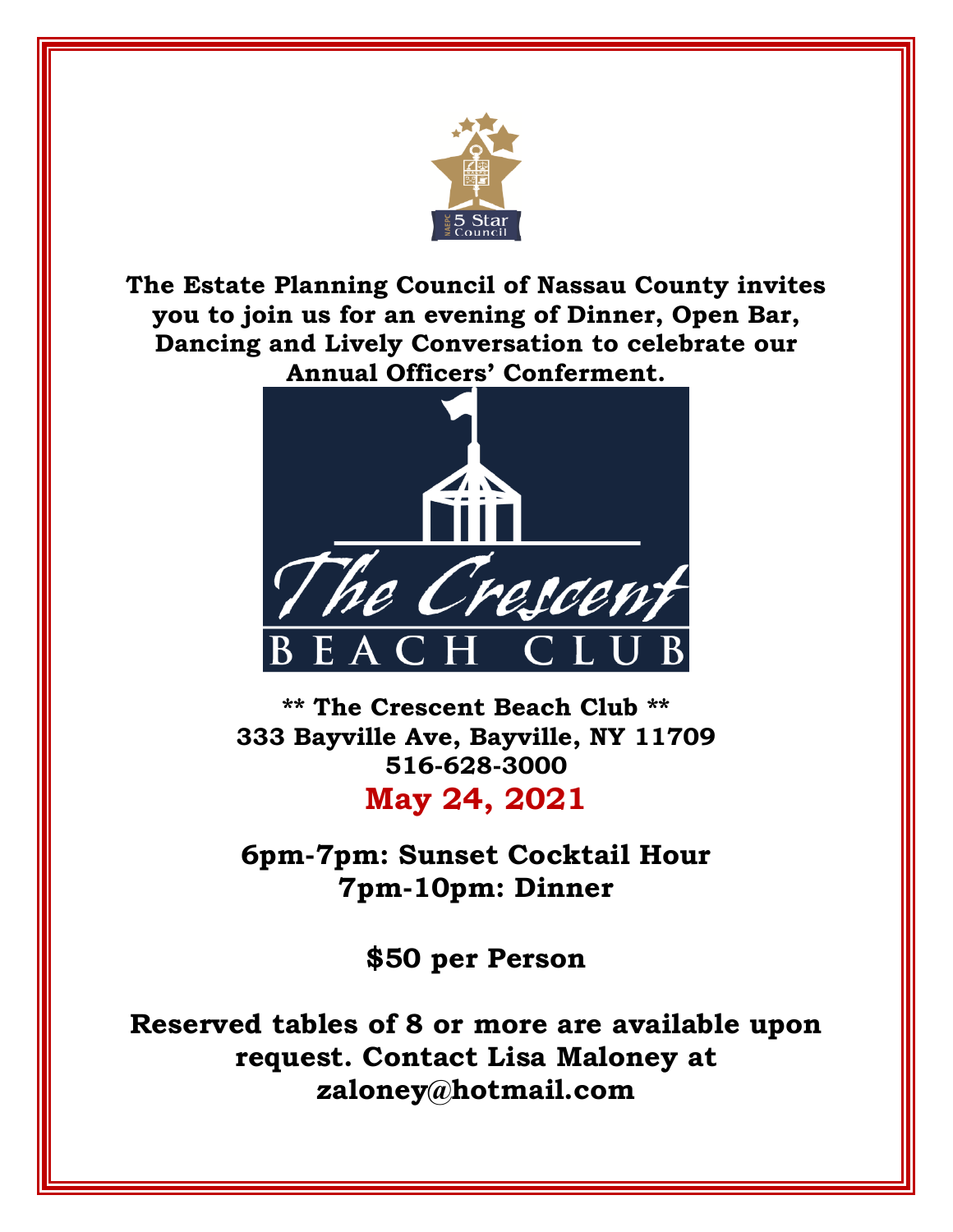# **We would like to thank our Platinum Sponsors:**







## **We would like to thank our Gold Sponsors:**





## **We would like to thank our Silver Sponsor:**



Founded on ideals. Built on ideas.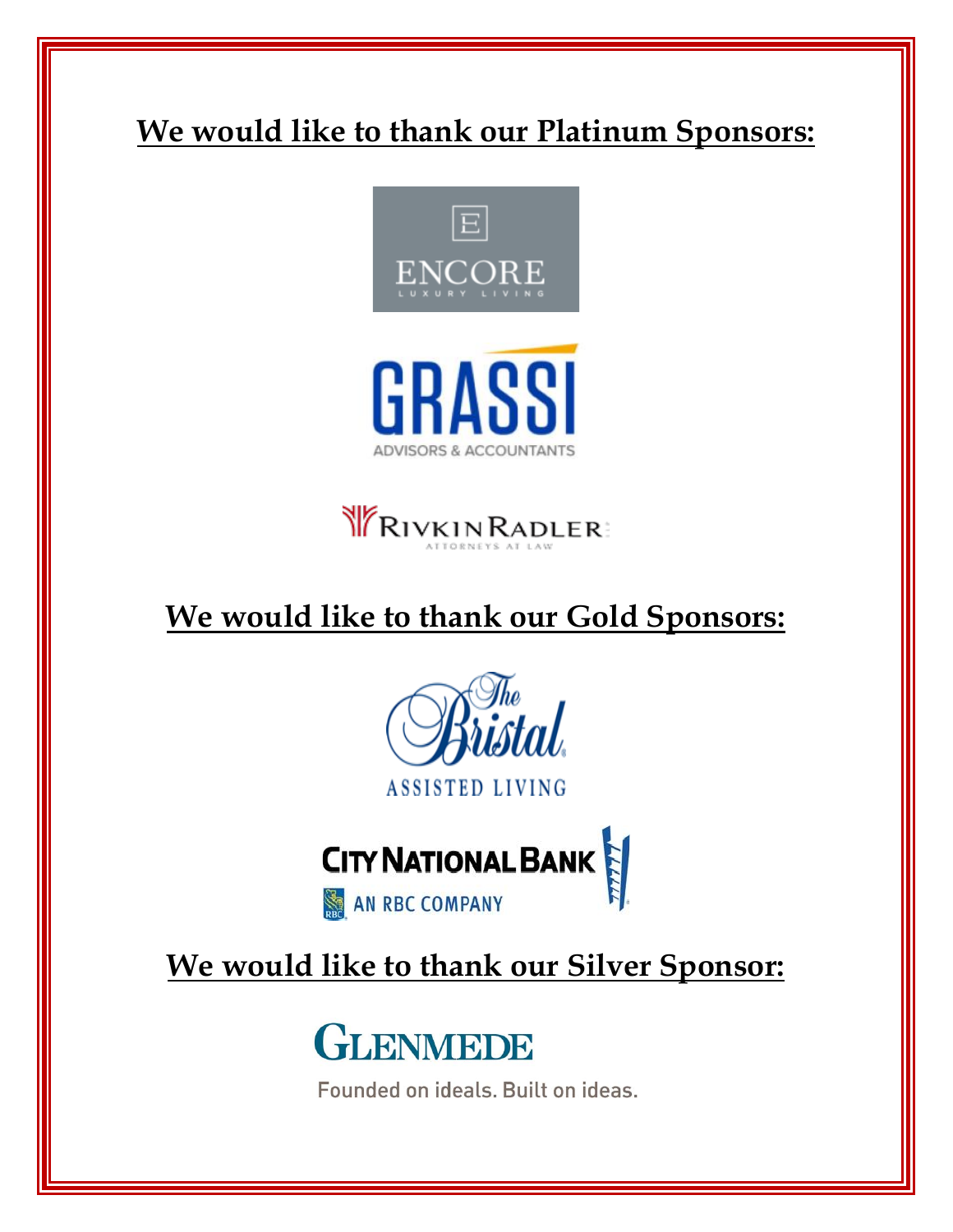

## **Allan J. Smith on Keyboards & Entertainment by DJ Tommy**

**\*\*The Venue REQUIRES a response by May 17, 2022\*\***

**The Estate Planning Council of Nassau County, Inc. PO Box 338 Massapequa Park, NY 11762 ATTN: Lisa Maloney**

**Phone/Fax: (516) 826-5982 E-mail: [zaloney@hotmail.com](mailto:zaloney@hotmail.com)**

**[ ] I will attend the Tuesday, May 24th Dinner.**

**[ ] I will not attend the Tuesday, May 24th Dinner.**

**[ ] I will bring a guest(s).**